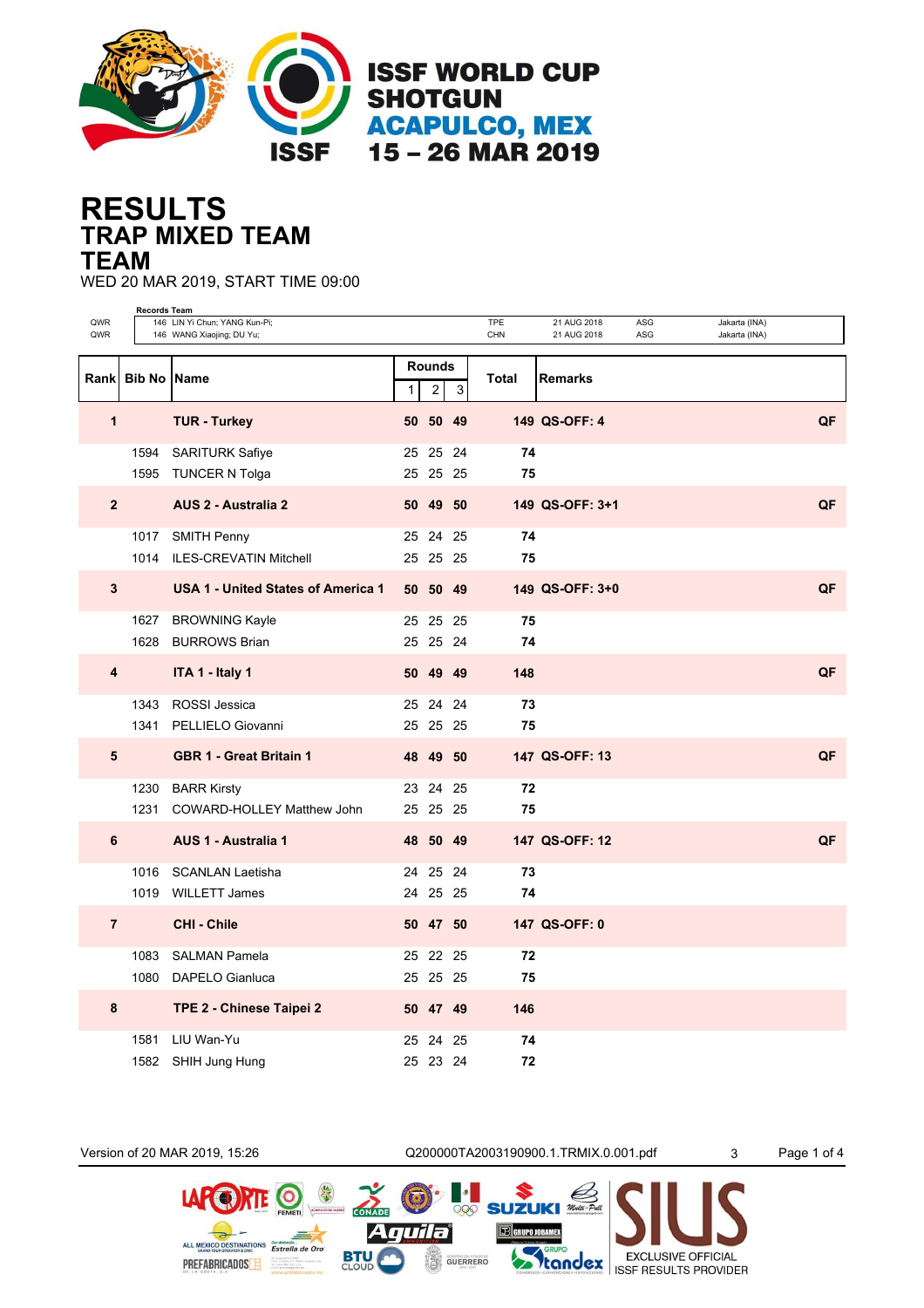|    | <b>Rankl Bib No IName</b> |                                                           | $\mathbf{1}$ | Rounds<br>$\overline{\mathbf{c}}$ | 3 | Total            | <b>Remarks</b> |
|----|---------------------------|-----------------------------------------------------------|--------------|-----------------------------------|---|------------------|----------------|
| 9  |                           | FRA 2 - France 2                                          |              | 49 49 48                          |   | 146              |                |
|    | 1223                      | 1220 COUZY Melanie<br><b>GUERRERO Sebastien</b>           |              | 24 25 23<br>25 24 25              |   | 72<br>74         |                |
| 10 |                           | IND 2 - India 2                                           |              | 49 49 48                          |   | 146              |                |
|    |                           | 1307 KUMARI Rajeshwari<br>1303 CHENAI Kynan               |              | 25 24 25<br>24 25 23              |   | 74<br>72         |                |
| 11 |                           | <b>SMR - San Marino</b>                                   |              | 50 48 48                          |   | 146              |                |
|    | 1556                      | 1557 PERILLI Alessandra<br><b>BERTI Gian Marco</b>        |              | 25 23 24<br>25 25 24              |   | 72<br>74         |                |
| 12 |                           | <b>CHN 2 - People's Republic of China</b><br>$\mathbf{2}$ |              | 48 49 48                          |   | 145              |                |
|    | 1091<br>1094              | <b>DENG Weiyun</b><br>GUO Yuhao                           |              | 23 24 24<br>25 25 24              |   | 71<br>74         |                |
| 13 |                           | <b>RUS 2 - Russian Federation 2</b>                       |              | 49 48 48                          |   | 145              |                |
|    |                           | 1535 SAVELEVA Iuliia<br>1540 VINOGRADOV Ilya              |              | 24 23 24<br>25 25 24              |   | 71<br>74         |                |
| 14 |                           | ESP 1 - Spain 1                                           |              | 49 49 47                          |   | 145              |                |
|    |                           | 1185 GALVEZ Fatima<br>1184 FERNANDEZ Alberto              |              | 24 24 24<br>25 25 23              |   | 72<br>73         |                |
| 15 |                           | FRA 1 - France 1                                          |              | 49 50 46                          |   | 145              |                |
|    |                           | 1218 CORMENIER Carole<br>1222 DESERT Antonin              |              | 24 25 23<br>25 25 23              |   | 72<br>73         |                |
| 16 |                           | <b>SLO - Slovenia</b>                                     |              | 47 48 49                          |   | 144              |                |
|    |                           | 1549 MACEK Jasmina                                        |              | 23 23 24                          |   | 70               |                |
|    |                           | 1548 MACEK Bostjan                                        |              | 24 25 25                          |   | 74               |                |
| 17 |                           | <b>CHN 1 - People's Republic of China</b><br>1            |              | 47 49 48                          |   | 144              |                |
|    |                           | 1099 WANG Xiaojing                                        |              | 23 25 25                          |   | 73               |                |
| 18 | 1092                      | DU Yu<br>MEX 1 - Mexico 1                                 |              | 24 24 23<br>47 50 47              |   | 71<br>144        |                |
|    |                           | 1415 RAMIREZ CABALLERO Alejandra                          |              | 24 25 22                          |   | 71               |                |
|    |                           | 1413 OROZCO DIAZ Jorge Martin                             |              | 23 25 25                          |   | 73               |                |
| 19 |                           | ESP 2 - Spain 2                                           |              | 46 49 48                          |   | 143              |                |
|    | 1187                      | MARTINEZ Beatriz<br>1188 MURCIA Manuel                    |              | 22 24 23<br>24 25 25              |   | 69<br>74         |                |
| 20 |                           | <b>NZL - New Zealand</b>                                  |              | 47  49  47                        |   | 143              |                |
|    |                           | 1446 ROONEY Natalie<br>1445 ROBINSON Owen                 |              | 25 24 23<br>22 25 24              |   | ${\bf 72}$<br>71 |                |



GUERRERO

**BTU**<br>CLOUD

PREFABRICADOS E

**SEXCLUSIVE OFFICIAL**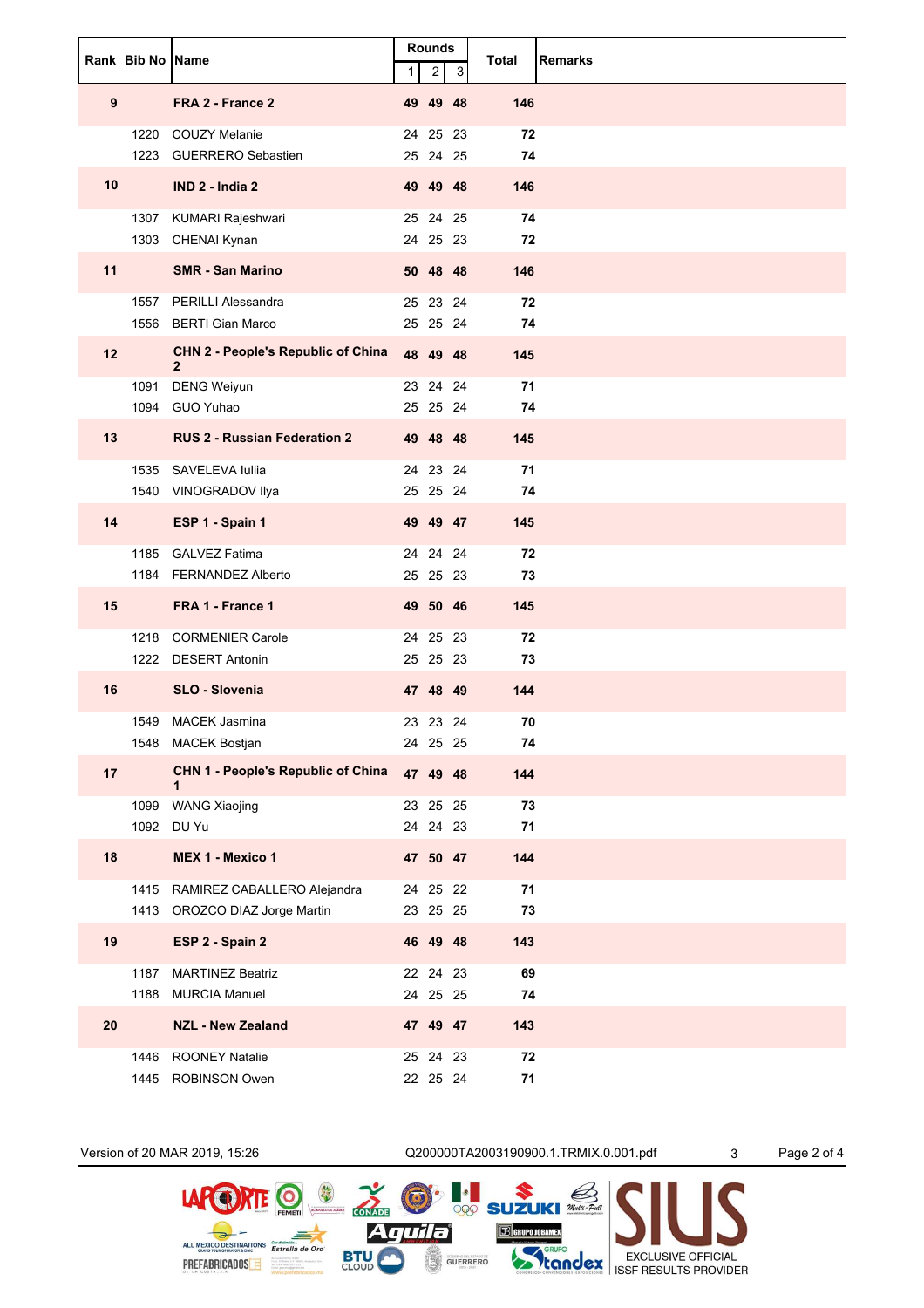|                   | Rank Bib No Name |                                                          | $\mathbf{1}$ | <b>Rounds</b><br>$\overline{c}$ | 3 | Total     | <b>Remarks</b> |
|-------------------|------------------|----------------------------------------------------------|--------------|---------------------------------|---|-----------|----------------|
| 21                |                  | <b>POR - Portugal</b>                                    |              | 49 47 47                        |   | 143       |                |
|                   |                  | 1497 RODRIGUES Ana Rita<br>1495 AZEVEDO Joao             |              | 25 25 22<br>24 22 25            |   | 72<br>71  |                |
| $22 \overline{ }$ |                  | IND 1 - India 1                                          |              | 48 49 46                        |   | 143       |                |
|                   |                  | 1304 CHOWDHARY Shagun<br>1312 TONDAIMAN Prithviraj       |              | 23 25 22<br>25 24 24            |   | 70<br>73  |                |
| 23                |                  | FIN 1 - Finland 1                                        |              | 49 48 46                        |   | 143       |                |
|                   |                  | 1205 MAKELA-NUMMELA Satu<br>1204 LAAKSO Jukka            |              | 25 24 23<br>24 24 23            |   | 72<br>71  |                |
| 24                |                  | FIN 2 - Finland 2                                        |              | 46 46 50                        |   | 142       |                |
|                   |                  | 1208 SALMI Marika<br>1203 KYYRONEN Mirka                 |              | 23 21 25<br>23 25 25            |   | 69<br>73  |                |
| 25                |                  | GER 1 - Germany 1                                        |              | 48 45 49                        |   | 142       |                |
|                   |                  | 1257 QUOOSS Katrin<br>1253 LOEW Andreas                  |              | 23 24 24<br>25 21 25            |   | 71<br>71  |                |
| 26                |                  | <b>MAR - Morocco</b>                                     |              | 48 48 46                        |   | 142       |                |
|                   |                  | 1399 MARIRHI Yasmine<br>1396 BOUAIN Abdelmounaim         |              | 23 24 23<br>25 24 23            |   | 70<br>72  |                |
| 27                |                  | <b>GBR 2 - Great Britain 2</b>                           |              | 49 47 46                        |   | 142       |                |
|                   |                  | 1236 HOLLANDS Charlotte                                  |              | 25 23 22                        |   | 70        |                |
| 28                |                  | 1239 SCOTT Steven<br><b>RUS 1 - Russian Federation 1</b> |              | 24 24 24<br>49 48 45            |   | 72        | 142 EQWRJ      |
|                   |                  | 1532 KNIAZEVA Polina                                     |              | 24 24 22                        |   | 70        |                |
|                   |                  | 1533 MAMKIN Gennadii                                     |              | 25 24 23                        |   | 72        |                |
| 29                |                  | ITA 2 - Italy 2                                          |              | 48 45 48                        |   | 141       |                |
|                   |                  | 1340 PALMITESSA Maria Lucia<br>1337 DE FILIPPIS Mauro    |              | 24 22 24<br>24 23 24            |   | 70<br>71  |                |
| 30                |                  | <b>CAN - Canada</b>                                      |              | 48 47 46                        |   | 141       |                |
|                   |                  | 1069 CHUDOBA OBRIGEWITCH Amanda<br>1072 WENNBERG Curtis  |              | 24 23 23<br>24 24 23            |   | 70<br>71  |                |
| 31                |                  | USA 2 - United States of America 2                       |              | 46 47 47                        |   | 140       |                |
|                   |                  | 1641 SKINNER Aeriel Alease                               |              | 22 23 23                        |   | 68        |                |
| 32                |                  | 1630 ELLER Walton<br>TPE 1 - Chinese Taipei 1            |              | 24  24  24<br>46 45 48          |   | 72<br>139 |                |
|                   | 1580             | LIN Yi Chun                                              |              | 21 22 24                        |   | 67        |                |
|                   |                  | 1584 YANG Kun-Pi                                         |              | 25 23 24                        |   | 72        |                |



GUERRERO

**BTU**<br>CLOUD

PREFABRICADOS E

**SEXCLUSIVE OFFICIAL**